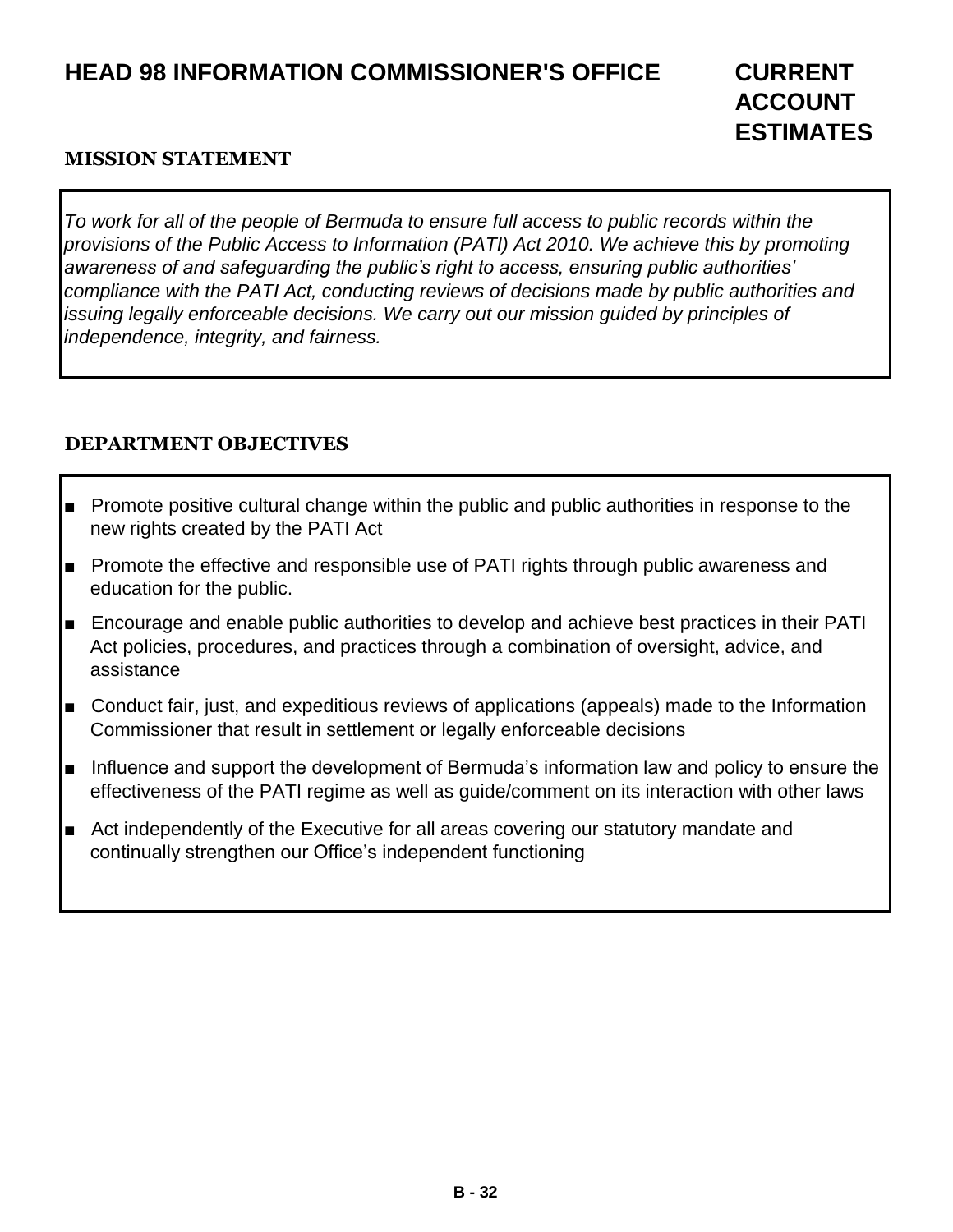# **HEAD 98 INFORMATION COMMISSIONER'S OFFICE CURRENT**

# **ACCOUNT ESTIMATES**

#### **GENERAL SUMMARY**

| <b>IPROG</b> | <b>EXPENDITURE</b>                          |                          |                            |                 |                                     | <b>DIFFERENCE</b><br>2016/17 |          |
|--------------|---------------------------------------------|--------------------------|----------------------------|-----------------|-------------------------------------|------------------------------|----------|
|              | <b>IBUSINESS UNIT</b><br><b>DESCRIPTION</b> | 2015/16<br><b>ACTUAL</b> | 2016/17<br><b>ORIGINAL</b> | 2016/17         | 2017/18<br><b>REVISED LESTIMATE</b> | <b>VS</b><br>2017/18         |          |
| (1)          | (2)                                         | (\$000)<br>(3)           | (\$000)<br>(4)             | (\$000)<br>(5)  | (\$000)<br>(6)                      | (\$000)                      | %<br>(8) |
| 19801        | <b>GENERAL</b>                              |                          |                            |                 |                                     |                              |          |
|              | 108000 ADMINISTRATION                       | 509                      | 734                        | 739             | 751                                 | 17                           | 2        |
|              | 108010 APPLICATIONS (APPEALS)               | 0                        | 75                         | 74              | 75                                  | 0                            | $\Omega$ |
|              | 108020 COMPLIANCE/BEST PRACTICES            |                          | 14                         | 14              | 96                                  | 82                           | 586      |
|              | 108030 PUBLIC AWARENESS                     |                          | 41                         | 37 <sup>1</sup> | 35 <sub>1</sub>                     | (6)                          | (15)     |
|              | <b>TOTAL</b>                                | 509                      | 864                        | 864             | 957                                 | 93                           | 11       |

### **SUBJECTIVE ANALYSIS OF CURRENT ACCOUNT ESTIMATES**

|     | <b>EXPENDITURE</b>              |              |               |                 |                |                 | <b>DIFFERENCE</b> |               |
|-----|---------------------------------|--------------|---------------|-----------------|----------------|-----------------|-------------------|---------------|
|     |                                 |              |               |                 |                |                 | 2016/17           |               |
|     |                                 |              | 2015/16       | 2016/17         | 2016/17        | 2017/18         | <b>VS</b>         |               |
|     | <b>OBJECT CODE DESCRIPTION</b>  |              | <b>ACTUAL</b> | <b>ORIGINAL</b> | <b>REVISED</b> | <b>ESTIMATE</b> | 2017/18           |               |
|     |                                 |              | (\$000)       | (\$000)         | (\$000)        | (\$000)         | (\$000)           | $\frac{0}{0}$ |
| (1) | (2)                             |              | (3)           | (4)             | (5)            | (6)             | (7)               | (8)           |
|     |                                 |              |               |                 |                |                 |                   |               |
|     | <b>SALARIES</b>                 |              | 298           | 602             | 602            | 599             | (3)               | (0)           |
|     | <b>WAGES</b>                    |              | 38            | 0               | 0              | $\Omega$        | 0                 | 0             |
|     | <b>TRAINING</b>                 |              | 0             | 10              | 15             | 15              | 5                 | 50            |
|     | <b>TRAVEL</b>                   |              | 2             | 22              | 25             | 34              | 12                | 55            |
|     | <b>COMMUNICATIONS</b>           |              | 4             | 12              | 13             | 11              | (1)               | (8)           |
|     | ADVERTISING & PROMOTIONS        |              | 3             | 30              | 30             | 22              | (8)               | (27)          |
|     | <b>PROFESSIONAL SERVICES</b>    |              | 79            | 101             | 98             | 204             | 103               | 102           |
|     | <b>RENTALS</b>                  |              | 19            | 0               | 5              | 3               | 3                 | 0             |
|     | <b>REPAIR AND MAINTENANCE</b>   |              |               | 42              | 40             | 35              | (7)               | (17)          |
|     | <b>ENERGY</b>                   |              | 3             | 20              | 6              | 8               | (12)              | (60)          |
|     | <b>MATERIALS &amp; SUPPLIES</b> |              | 28            | 20              | 20             | 19              | (1)               | (5)           |
|     | EQUIPMT. (MINOR CAPITAL)        |              | 34            | 2               | 6              |                 |                   | 50            |
|     | <b>OTHER EXPENSES</b>           |              | 0             | 3               |                |                 |                   | 33            |
|     |                                 | <b>TOTAL</b> | 509           | 864             | 864            | 957             | 93                | 11            |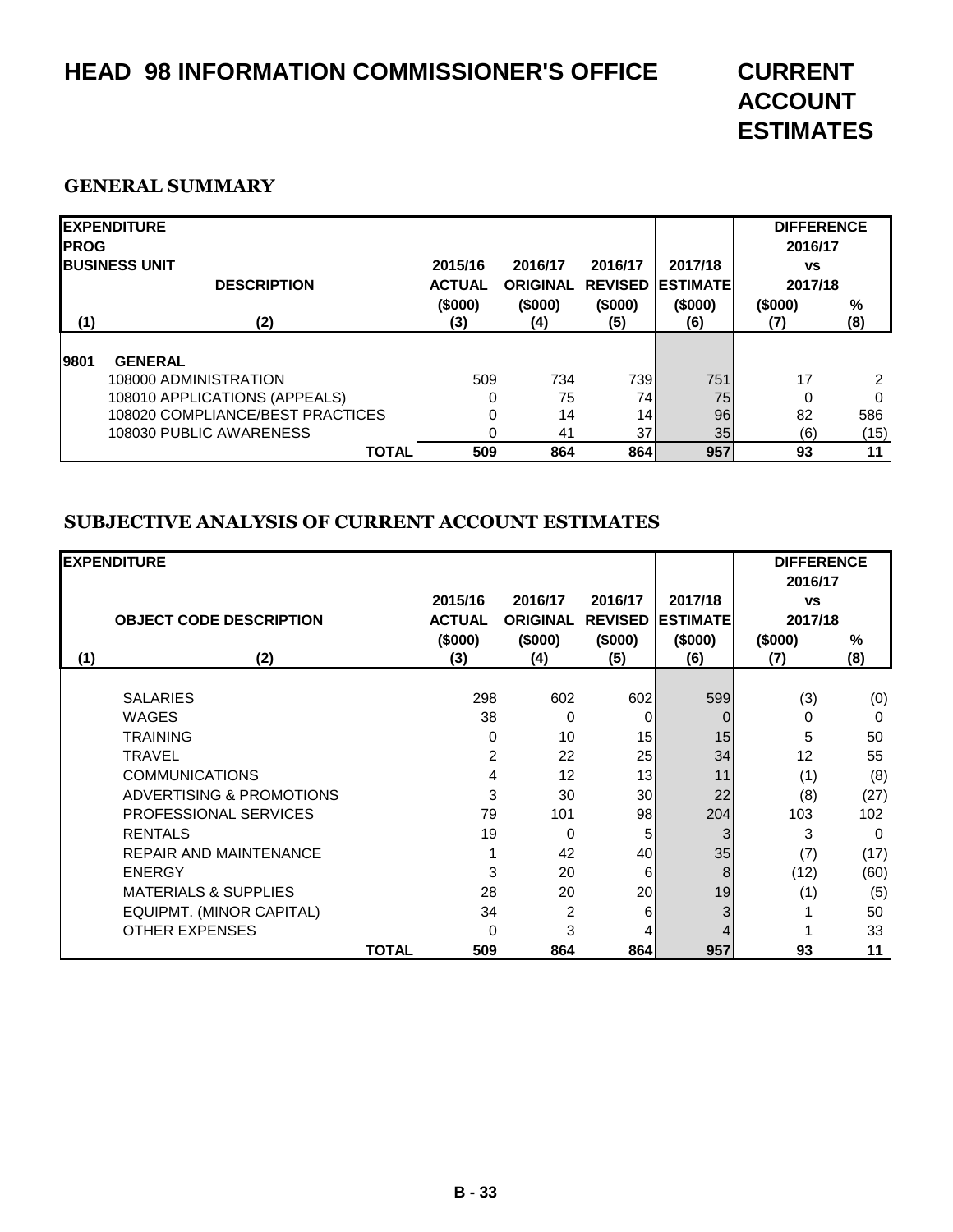**ACCOUNT ESTIMATES**

#### **EMPLOYEE NUMBERS (FULL-TIME EQUIVALENTS)**

|                       |                       |              |               |                           |         |         | <b>DIFFERENCE</b><br>2016/17 |     |
|-----------------------|-----------------------|--------------|---------------|---------------------------|---------|---------|------------------------------|-----|
|                       |                       |              | 2015/16       | 2016/17                   | 2016/17 | 2017/18 | <b>VS</b>                    |     |
| <b>IBUSINESS UNIT</b> |                       |              | <b>ACTUAL</b> | ORIGINAL REVISED ESTIMATE |         |         | 2017/18                      |     |
|                       | <b>DESCRIPTION</b>    |              |               |                           |         |         |                              | %   |
| (1)                   | (2)                   |              | (3)           | (4)                       | (5)     | (6)     |                              | (8) |
| 108000                | <b>ADMINISTRATION</b> |              |               | 5                         |         |         |                              |     |
|                       |                       | <b>TOTAL</b> |               |                           |         |         |                              |     |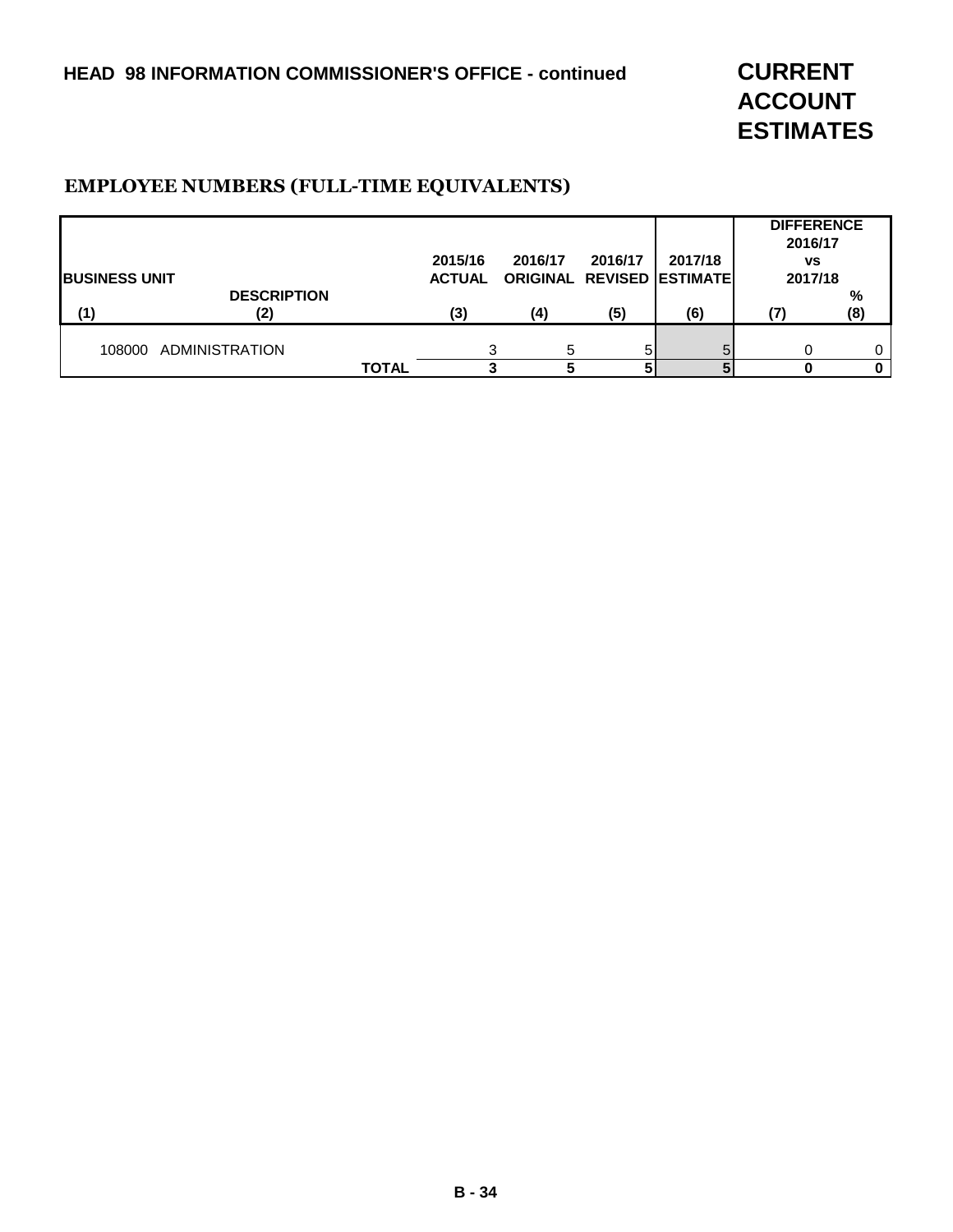| <b>MEASURE/INDICATOR</b>                                                                                                                                                                                                       | <b>ACTUAL</b><br><b>OUTCOME</b><br>2015/16 | <b>ORIGINAL</b><br><b>FORECAST</b><br>2016/17     | <b>REVISED</b><br><b>FORECAST</b><br>2016/17                               | <b>TARGET</b><br><b>OUTCOME</b><br>2017/18               |
|--------------------------------------------------------------------------------------------------------------------------------------------------------------------------------------------------------------------------------|--------------------------------------------|---------------------------------------------------|----------------------------------------------------------------------------|----------------------------------------------------------|
| BUSINESS UNIT: 108000 ADMINISTRATION                                                                                                                                                                                           |                                            |                                                   |                                                                            |                                                          |
| Publish and file with the Legislature the ICO's s.58 Annual<br>Report by 31 March 2017                                                                                                                                         | New Measure                                | Lay before<br>Parliament by 31<br>March 2017      | Lay before<br>Parliament by 31<br>March 2017                               | Lay before<br>Parliament by 31<br>March 2018             |
| Complete yearly review of internal guides, procedures, and<br>policy manuals and publish revised editions by 31 December<br>2016                                                                                               | <b>New Measure</b>                         | Complete by 31<br>December 2016                   | 31 March 2017                                                              | 31 March 2018                                            |
| Information Commissioner to attend 3 overseas<br>training/conferences/meetings per year<br>Records Management Training/Conference<br>Information rights law conference<br>ä,<br>Management/information rights training         | New Measure                                | To be completed<br>or attended before<br>year end | 31 March 2017                                                              | 31 March 2018                                            |
| Operational staff to attend one overseas<br>training/conference/meeting per year<br>Information rights training<br><b>Records Management Training</b><br>Mediation/investigation training<br>Information rights law conference | New Measure                                | To be completed<br>or attended before<br>year end | 31 March 2017                                                              | 31 March 2018                                            |
| ICO to host 3 volunteers, interns, and/or work shadow<br>candidates per year                                                                                                                                                   | <b>New Measure</b>                         | 3                                                 | 10                                                                         | 1                                                        |
| Complete electronic and security audit by 31 September 2016                                                                                                                                                                    | <b>New Measure</b>                         | Complete by 31<br>September 2016                  | Moved to next fiscal<br>year after new IT<br>infrastructure is in<br>place | Complete by 31<br>March 2018                             |
| Conduct monthly internal education sessions on best practices,<br>information rights principles, or other professional development<br>topics                                                                                   | New Measure                                | 12                                                | 12                                                                         | 12                                                       |
| BUSINESS UNIT: 108010 APPLICATIONS (APPEALS)                                                                                                                                                                                   |                                            |                                                   |                                                                            |                                                          |
| Requesters make appeals to the Information Commissioner of<br>negative decisions by the heads of authority                                                                                                                     | New Measure                                | 60%                                               | 60%                                                                        | 60%                                                      |
| Acknowledge receipt of applications for review within 5 days                                                                                                                                                                   | New Measure                                | 100%                                              | 90%                                                                        | 100%                                                     |
| Complete validation of applications for review within 3 weeks                                                                                                                                                                  | New Measure                                | 95%                                               | 45% - Not fully<br>staffed                                                 | 95% - All posts will<br>be filled by 31<br>December 2017 |
| Compete and close valid applications within 4 months                                                                                                                                                                           | <b>New Measure</b>                         | 95%                                               | 45% - Not fully<br>staffed                                                 | 95% - All posts will<br>be filled by 31<br>December 2017 |
| Publish Information Commissioner's decisions on www.ico.bm<br>website within 10 days of being issued                                                                                                                           | New Measure                                | 100%                                              | 90%                                                                        | 90%                                                      |
| Number of judicial review cases appealed against decisions by<br>the Information Commissioner                                                                                                                                  | New Measure                                | 10% of total IC<br>decisions                      | 10% of total IC<br>decisions                                               | 10% of total IC<br>decisions                             |
| Reduce the number of invalid applications submitted to the<br>Information Commissioner                                                                                                                                         | New Measure                                | 50% reduction                                     | 50% reduction                                                              | 50% reduction                                            |
| Maintain strict confidentiality with respect to the ICO's work on<br>reviews and comply with statutory confidentiality obligations                                                                                             | New Measure                                | 100%                                              | 100%                                                                       | 100%                                                     |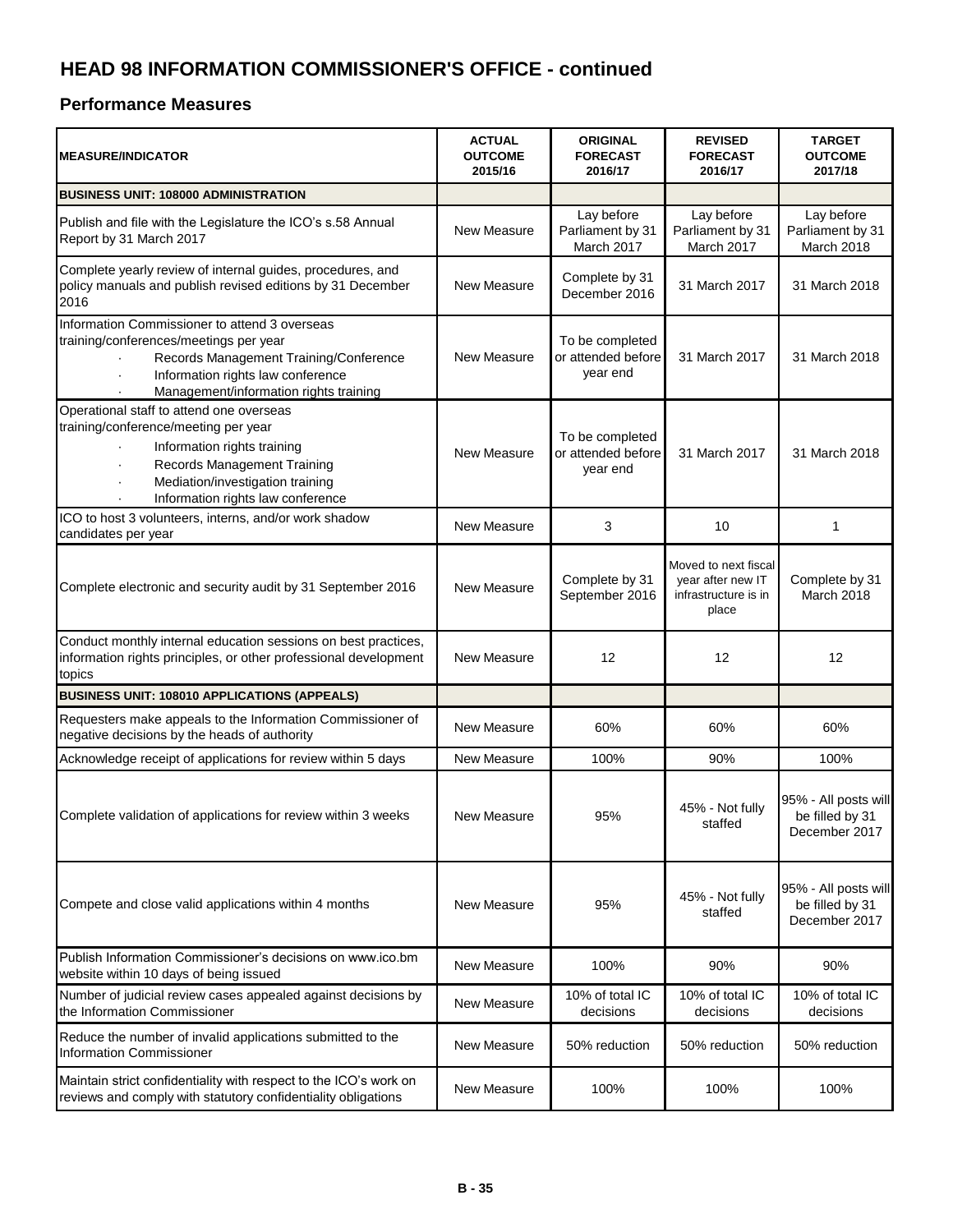| <b>MEASURE/INDICATOR</b>                                                                                                                                                                 | <b>ACTUAL</b><br><b>OUTCOME</b><br>2015/16 | <b>ORIGINAL</b><br><b>FORECAST</b><br>2016/17 | <b>REVISED</b><br><b>FORECAST</b><br>2016/17 | <b>TARGET</b><br><b>OUTCOME</b><br>2017/18               |
|------------------------------------------------------------------------------------------------------------------------------------------------------------------------------------------|--------------------------------------------|-----------------------------------------------|----------------------------------------------|----------------------------------------------------------|
| <b>BUSINESS UNIT: 108020 COMPLIANCE/BEST PRACTICE</b>                                                                                                                                    |                                            |                                               |                                              |                                                          |
| Publish all current 2016 Information Statements in publicly<br>available database on www.ico.bm website by 1 August 2016                                                                 | New Measure                                | 100%                                          | 100%                                         | 100%                                                     |
| Conduct audit review for compliance of Information Statements<br>by 28 February 2017                                                                                                     | New Measure                                | 95%                                           | 95%                                          | 95%                                                      |
| Complete investigations under s.57 within 4 months                                                                                                                                       | New Measure                                | 95%                                           | 45% - Not fully<br>staffed                   | 95% - All posts will<br>be filled by 31<br>December 2017 |
| Complete project plan for the ICO's s.57(1) report on two-year<br>review and investigation into general operation of the PATI Act<br>across public authorities by 31 September 2016      | New Measure                                | Complete by 31<br>September 2016              | 31 March 2016                                | N/A to fiscal year<br>2017/18                            |
| Begin ICO's review and investigation into general operation of<br>the PATI Act across public authorities as required by s. 57(1) two<br>years after Act comes into operation             | New Measure                                | New Measure                                   | New Measure                                  | 1                                                        |
| Complete yearly review of existing ICO guidelines on the<br>application of the PATI Act exemptions and other PATI Act<br>provisions and publish revised editions by 31 March 2017        | New Measure                                | Complete by 31<br>March 2017                  | Complete by 31<br>March 2017                 | Complete by 31<br>March 2018                             |
| Organise and deliver quarterly best practice, leadership, and/or<br>good governance events for public authorities                                                                        | New Measure                                | 4                                             | 1 - Not fully staffed                        | 4                                                        |
| Conduct and complete a voluntary compliance audit of 1 public<br>authority                                                                                                               | New Measure                                | Complete 1 by 31<br>August 2016               | Complete 1 by 31<br>March 2017               | N/A measure<br>captured below                            |
| Develop self-assessment tool for public authorities to improve<br>their Information Statements                                                                                           | New Measure                                | New Measure                                   | New Measure                                  | Publish by 31<br>March 2018                              |
| Respond to enquiries from public authorities on general<br>questions about the PATI Act and its provisions                                                                               | New Measure                                | 100                                           | 100                                          | 100                                                      |
| Provide official comment on any draft Bills which impact/impede<br>PATI Act provisions                                                                                                   | New Measure                                | Ongoing                                       | Ongoing                                      | N/A measure<br>captured below                            |
| Provide official comment or consultation on draft legislation,<br>statutory provisions and practice codes which impact PATI Act or<br>Regulations, or the right to access public records | New Measure                                | Ongoing                                       | Ongoing                                      | Ongoing                                                  |
| Propose beneficial legislative amendments to strengthen the<br><b>PATI Act and Regulations</b>                                                                                           | New Measure                                | Ongoing                                       | Ongoing                                      | Ongoing                                                  |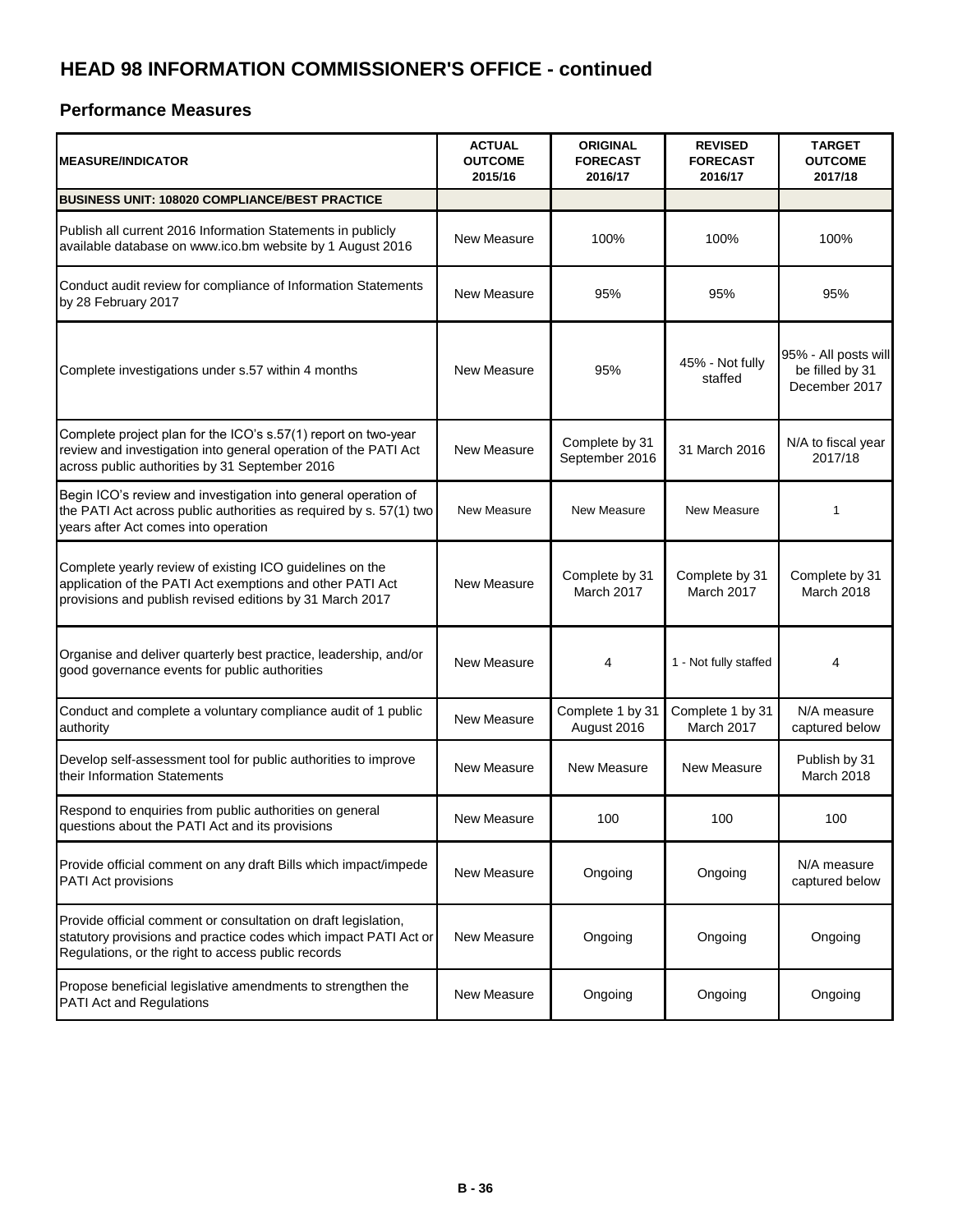| <b>MEASURE/INDICATOR</b>                                                                                               | <b>ACTUAL</b><br><b>OUTCOME</b><br>2015/16 | <b>ORIGINAL</b><br><b>FORECAST</b><br>2016/17 | <b>REVISED</b><br><b>FORECAST</b><br>2016/17 | <b>TARGET</b><br><b>OUTCOME</b><br>2017/18 |
|------------------------------------------------------------------------------------------------------------------------|--------------------------------------------|-----------------------------------------------|----------------------------------------------|--------------------------------------------|
| <b>BUSINESS UNIT: 108030 PUBLIC AWARENESS</b>                                                                          |                                            |                                               |                                              |                                            |
| Conduct general public education sessions on using the PATI Act<br>(outside of Right to Know Day activities)           | New Measure                                | 4 by 31 March<br>2017                         | 2 by 31 March<br>2017 - Not fully<br>staffed | $\overline{2}$                             |
| Conduct targeted education sessions to interest groups                                                                 | New Measure                                | 22 by 31 March<br>2017                        | 22 by 31 March<br>2017                       | 15                                         |
| Collaborate with local charities/advocacy organisations to co-<br>sponsor public awareness event on information rights | New Measure                                | 1 by 31 March<br>2017                         | 1 by 31 March<br>2017                        | 1                                          |
| Feedback from education sessions rated good or excellent                                                               | New Measure                                | 80%                                           | 80%                                          | 80%                                        |
| Conduct public educational events to commemorate Right to<br>Know Day on 28 September through 1 October 2016           | New Measure                                | 3                                             | 4                                            | 4                                          |
| Conduct media interviews to commemorate Right to Know Day on<br>28 September through 1 October 2016                    | New Measure                                | $\overline{2}$                                | 4                                            | 4                                          |
| Sponsor secondary school essay, photo, or video contest for Right<br>to Know Day                                       | New Measure                                | $\mathbf{1}$                                  | 0 - Not fully staffed                        | 1                                          |
| Engage in media interviews by Information Commissioner to<br>promote awareness of PATI Act                             | New Measure                                | 20 by 31 March<br>2017                        | 20                                           | 20                                         |
| Social media ad campaigns outreach                                                                                     | New Measure                                | 30,000 people by<br>December 2016             | 60,000 people                                | 60,000 people                              |
| Social media ad post engagements                                                                                       | New Measure                                | 750 people by 31<br>December 2016             | 2,000<br>engagements                         | 2000<br>engagements                        |
| Unique visitors to our website, www.ico.bm                                                                             | New Measure                                | 300 by 31<br>December 2016                    | 2500 users                                   | Discontinue                                |
| Number of Google analytic sessions on ICO website                                                                      | New Measure                                | New Measure                                   | New Measure                                  | 3500                                       |
| Average duration of Google analytic sessions on ICO website                                                            | New Measure                                | New Measure                                   | New Measure                                  | 2:30 minutes                               |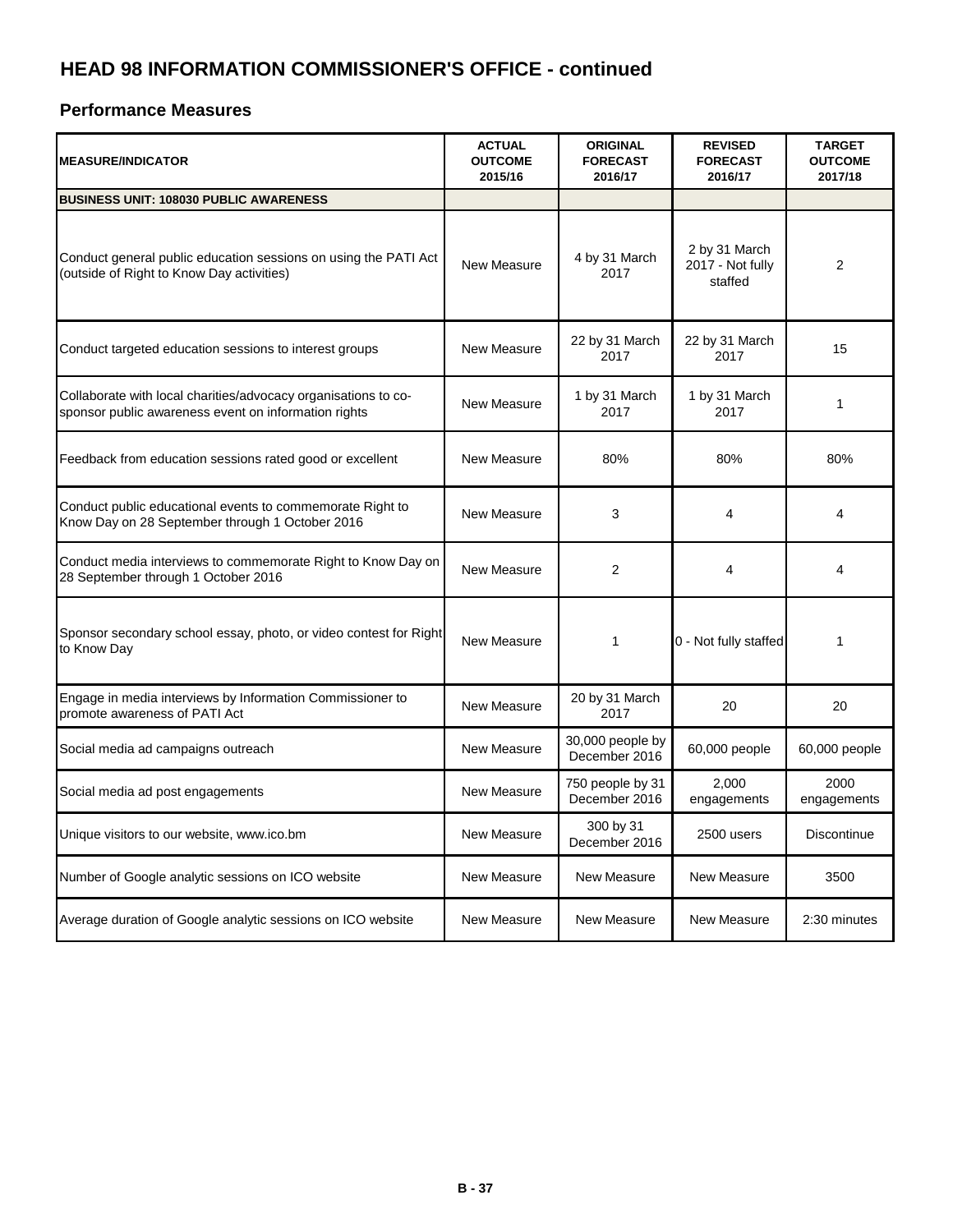| <b>IMEASURE/INDICATOR</b>                                                                                                                                                         | <b>ACTUAL</b><br><b>OUTCOME</b><br>2015/16 | <b>ORIGINAL</b><br><b>FORECAST</b><br>2016/17 | <b>REVISED</b><br><b>FORECAST</b><br>2016/17 | <b>TARGET</b><br><b>OUTCOME</b><br>2017/18 |
|-----------------------------------------------------------------------------------------------------------------------------------------------------------------------------------|--------------------------------------------|-----------------------------------------------|----------------------------------------------|--------------------------------------------|
| <b>BUSINESS UNIT: 108030 PUBLIC AWARENESS - cont.</b>                                                                                                                             |                                            |                                               |                                              |                                            |
| Offer late opening hours at least 1 day per week                                                                                                                                  | New Measure                                | 100%                                          | 95%                                          | 95%                                        |
| Translate our public guides and flyers into Portuguese                                                                                                                            | New Measure                                | Ongoing                                       | Ongoing                                      | Ongoing                                    |
| Increase number of PATI requests year-over-year                                                                                                                                   | New Measure                                | ↑ 30% by 31<br>December 2016                  | ↑ 30% by 31<br>December 2016                 | Discontinue                                |
| Conduct annual research survery of public's awareness of PATI<br>rights                                                                                                           | New Measure                                | New Measure                                   |                                              |                                            |
| Respond to enquiries from the public on questions concerning the<br>PATI Act and their rights                                                                                     | New Measure                                | 250                                           | 250                                          | 250                                        |
| Develop and produce public awareness videos on PATI rights                                                                                                                        | New Measure                                | 2                                             |                                              |                                            |
| Develop and publish educational materials on information rights<br>for primary, middle, and secondary school students (with a set of<br>learning materials for each age grouping) | New Measure                                | Ongoing                                       | Ongoing                                      | Ongoing                                    |